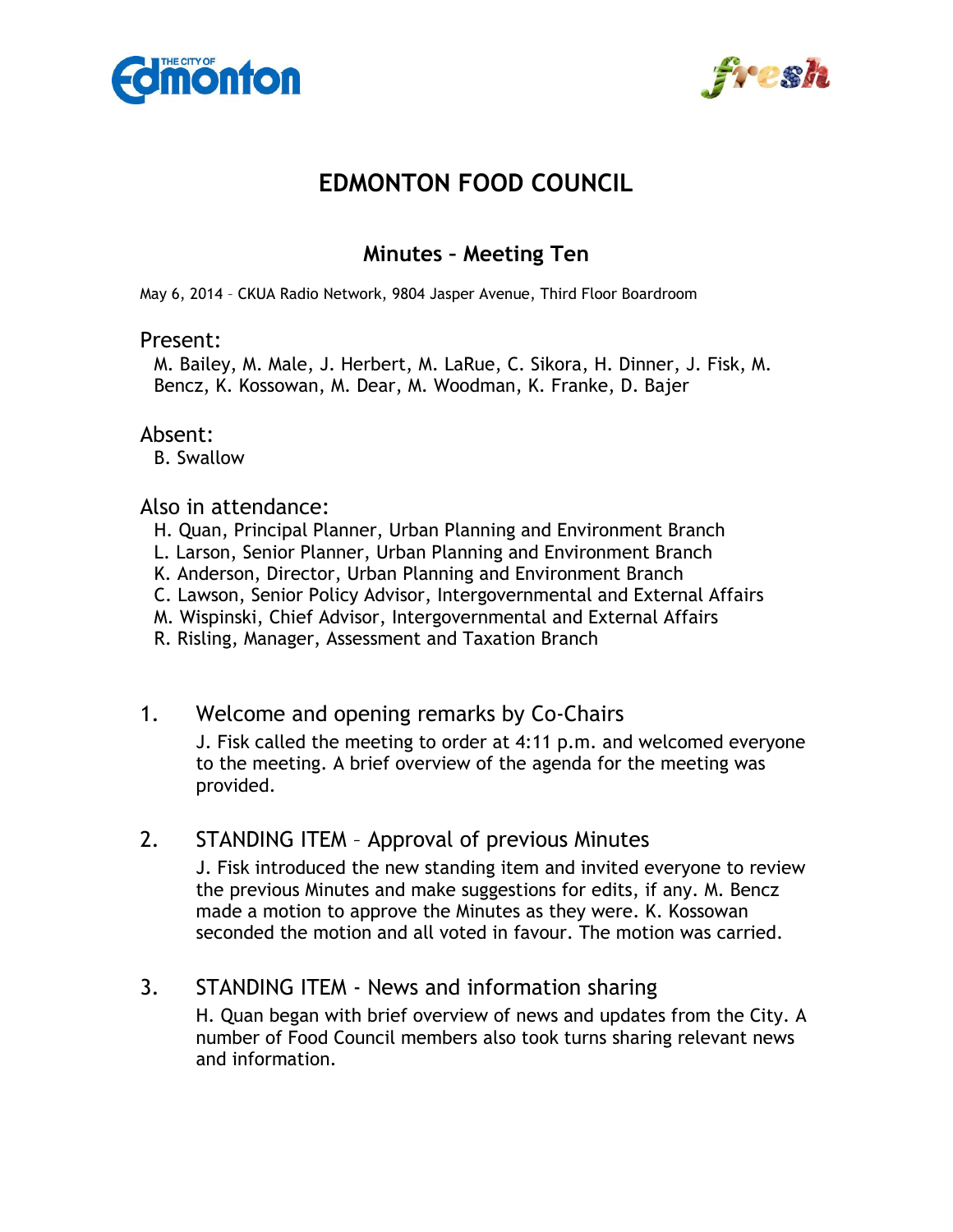



## 4. Food Council Work Plan

J. Fisk and M. Bailey provided an overview of their meetings with City Councillors over the past few weeks to highlight the salient discussion points of relevance to the Food Council. Based on all the foundational discussions at Food Council meetings to date, the discussions from the two working groups, the results of the meetings with City Council and the limited resources available to the Food Council to carry out work, J. Fisk and M. Bailey offered recommendations for a work plan for the remainder of 2014 for the Food Council.

The work plan would include holding three public meetings to learn about specific topics, with the first public meeting to be held as early as June. The three topics would be: the process to develop community gardens, urban agriculture and the zoning bylaw, and urban agriculture on vacant lots. The work plan also included using other public engagement and communications tools, such as creation of an Food Council online presence, pending approval from the City of Edmonton on a website external to the City's website. The two working groups would be discontinued and ongoing governance work would need to continue, including the recruitment of new members for the fall. The work plan was discussed at length, in consideration of multiple viewpoints and various potential issues. At the end of the discussion, C. Sikora made a motion to adopt the work plan as recommended. The motion was seconded by M. Dear and all voted in favour. The motion was carried.

J. Fisk and M. Bailey invited interested members to let them know if they would like to join a small working group to help organize the first public meeting for June.

## *Break*

## 5. Municipal Government Act Consultation

Members of the City's Intergovernmental and External Affairs team presented on the current provincial initiative to review the Municipal Government Act. Approximately an hour was spent consulting with Food Council members on multiple Municipal Government Act issues relevant to food and agriculture and Edmonton. No recommendations were made, but Food Council members provided feedback based on the information presented.

### 6. Website Update

H. Quan indicated that a request as been submitted to the City's Internet Steering Committee for approval of an external website for the